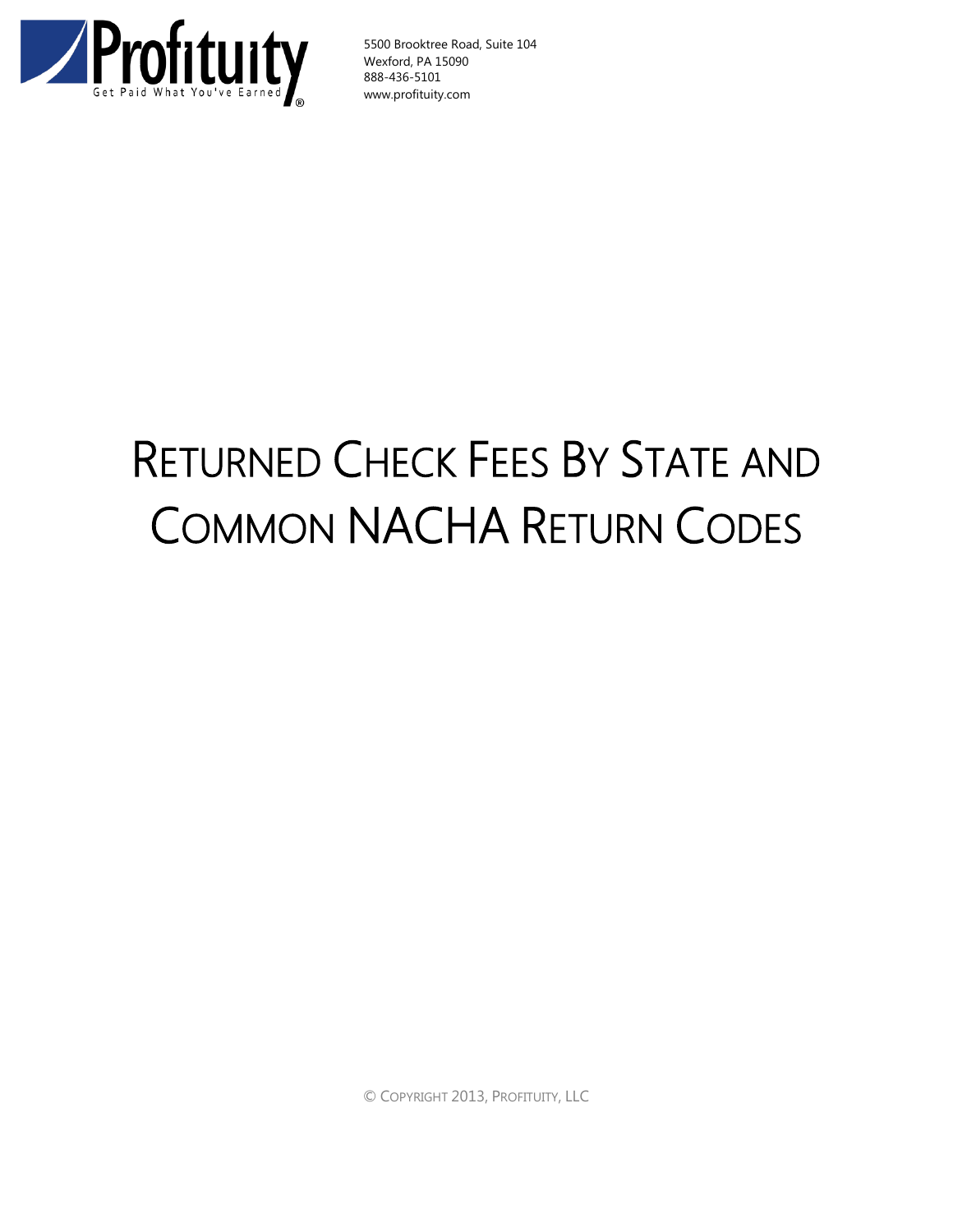## Contents

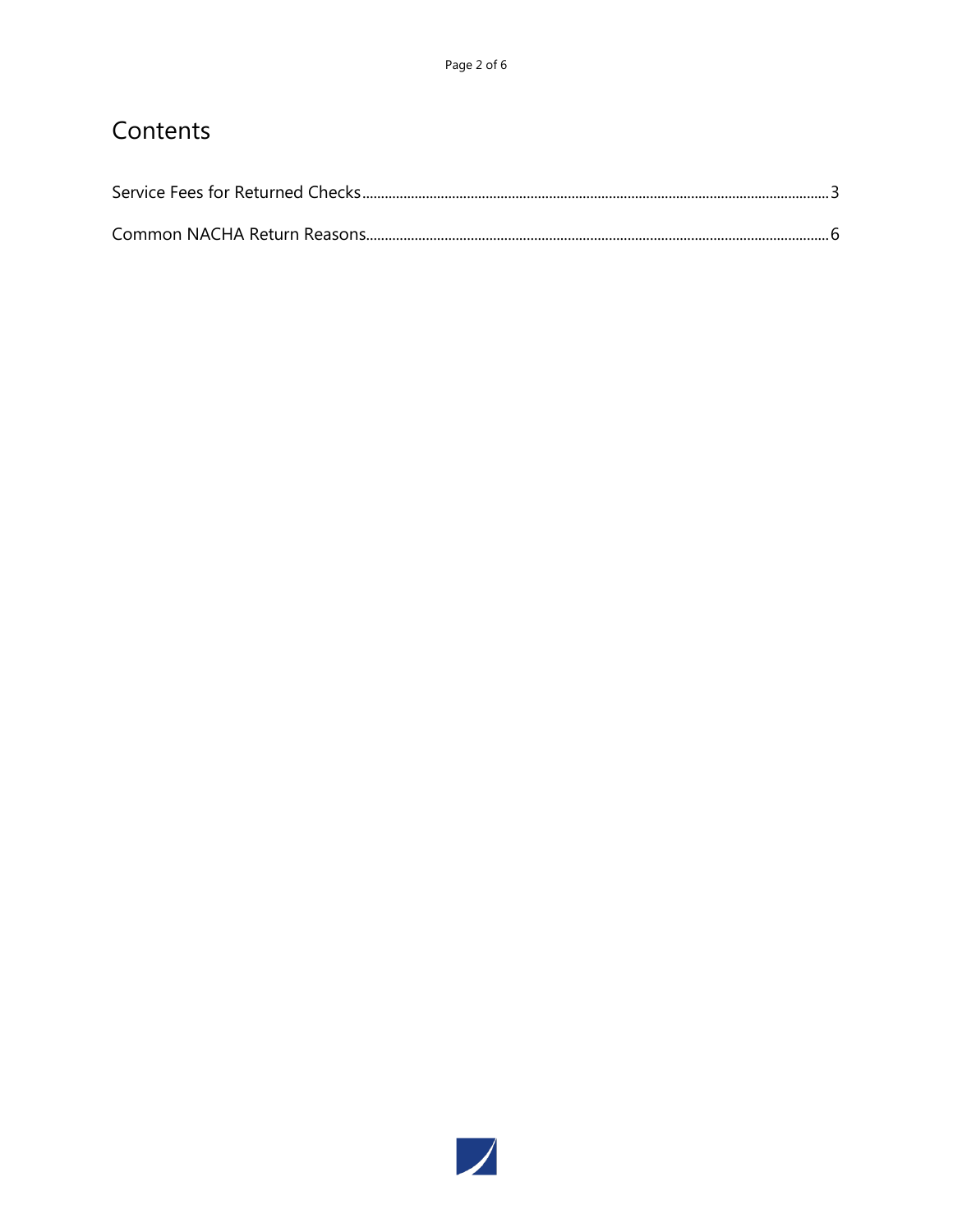## <span id="page-2-0"></span>Service Fees for Returned Checks

**Alabama**…………….…Not more than the greater of either \$30 or an amount equal to the actual charge by the depository institution Ala. Code § 8- 8-15 (2009).

**Alaska**………………….\$30 Alaska Stat. § 09.68.115 (2009).

**Arizona**………………..\$25, plus any actual charges assessed by the financial institution of the holder, payee or assignee of the holder or payee as a result of the dishonored instrument Ariz. Rev. Stat. § 44-6852 (2009).

**Arkansas**……………..\$30, plus the amount of any fees charged to the holder of the check by any financial institution as a result of the check not being honored S.B. 834 (Ark. 2011) amending Ark. Code Ann. § 4-60-103 (2011).

**California**………….…..\$25 for the first check and a service fee of up to \$35 for each subsequent check to that same payee Cal. Civ. Code § 1719 (2009).

**Colorado**..….…………\$20 posted at point-of-sale and, if the NSF check has been assigned to a licensed collection agency for collection, 20% of the face amount of the check, but not less than \$20 Colo. Rev. Stat. § 13-21-109 (2009).

**Connecticut**…………..\$20, posted or with conspicuous notice Conn. Gen. Stat. § 52-565a (2009).

**Delaware**………………\$40 Del. Code Ann. Tit. 6, § 1301A (2009).

**District of Columbia**…………………\$15 or fee prescribed by Mayor, but only for dishonored checks in payment of any tax assessment or fees due to the government of the District of Columbia D.C. Code Ann. § 1-333.11 (2009). **Florida**…………………\$25, if the face value does not

**Missouri**………………. A reasonable service charge, not to exceed \$25, plus an amount equal to the actual charge by the depository institution for the return of each unpaid or dishonored instrument Mo. Rev. Stat. § 570.120 (2009).

**Montana**……………….Not greater than \$30 Mont. Code Ann. § 27-1-717 (2009).

**Nebraska**…………..…..Undetermined,\* but for NSF checks written for the purchase of goods, Neb. Rev. Stat. § 2-710 (2008) provides a seller or a person in the position of the seller, one who has become responsible for the price of the goods on behalf of his principal, may assess a buyer for incidental damages incurred as a result of the buyer's breach. Such incidental damages may include any commercially reasonable charges. See Freyermuth v. Credit Bureau Services, Inc., 248 F.3d 767 (8th Cir. 2001).

**Nevada**…………………Not more than \$25 Nev. Rev. Stat. § 597.960 (2009).

**New Hampshire**………Not more than \$25 unless otherwise expressly authorized by written agreement with the consumer N.H. Rev. Stat. Ann. § 358-C:5 (2009).

**New Jersey**……………Undetermined \*

**New Mexico**…………...Undetermined \*

**New York**………………The lesser of the amount agreed upon, if contracted for, or \$20 N.Y. Gen. Oblig. Law § 5-328 (2009).

**North Carolina**………..Not to exceed \$25 N.C. Gen. Stat. § 25-3-506 (2009).

**North Dakota**………….Not in excess of \$35 S.B. 2158 (N.D. 2011) amending N.D. Cent. Code §§ 6- 08-16 and 6-08-16.2 (2011). **Ohio**……………………. Not more than \$30 or 10% of

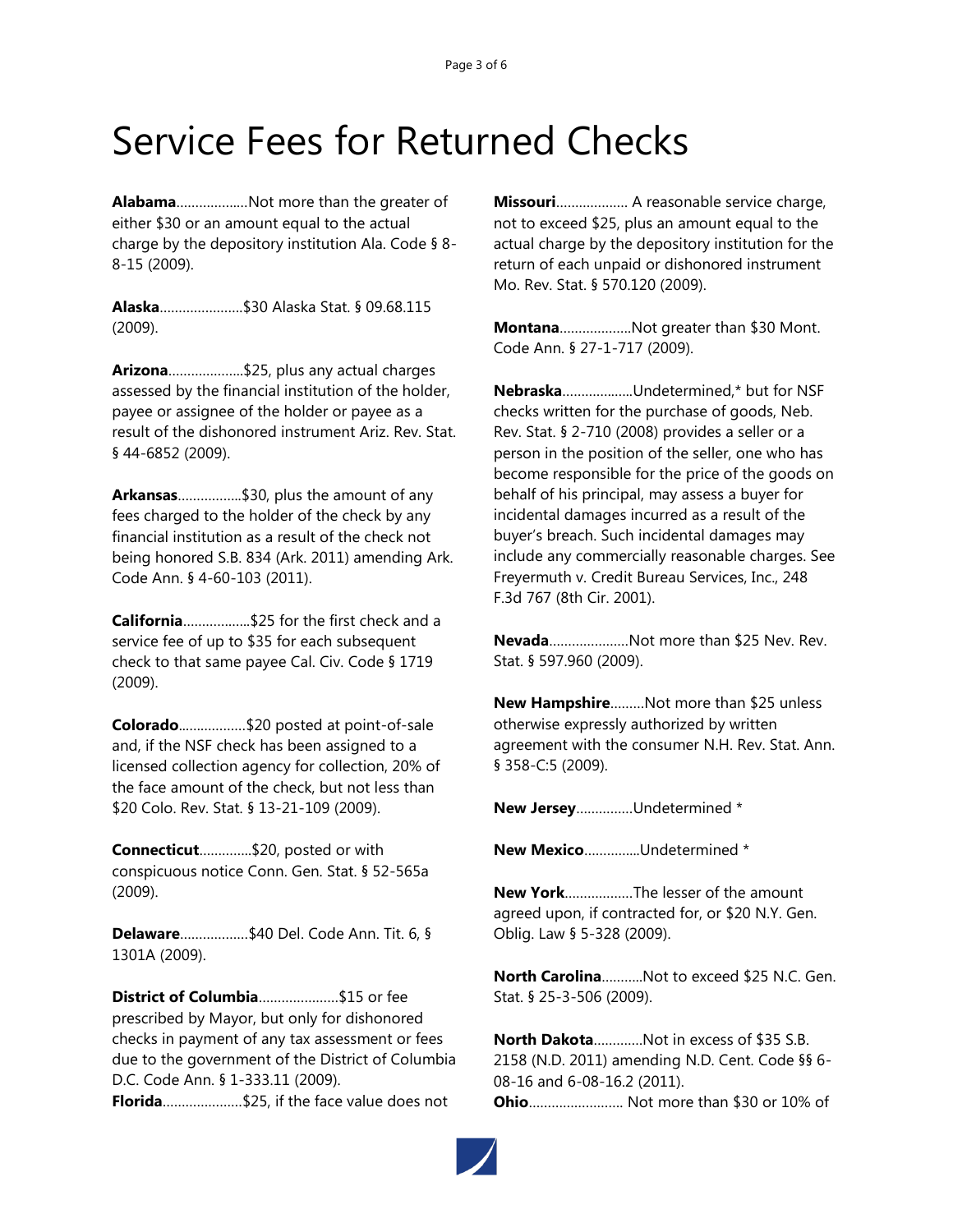exceed \$50, \$30, if the face value exceeds \$50 but does not exceed \$300, \$40, if the face value exceeds \$300, or 5% of the face amount of the check, whichever is greater Fla. Stat. § 68.065 (2009).

**Georgia**……………….. \$30 or 5 percent of the instrument, whichever is greater, plus the amount of any fees charged to the holder of the instrument by a bank or financial institution as a result of the instrument not being honored. Ga. Code Ann. § 13-6-15 (2009).

**Hawaii**………………….\$30. Haw. Rev. Stat. § 490:3- 506.5 (2009).

**Idaho**..…………………\$20 or the face amount of the check, whichever is the lesser, plus 12% interest per annum from the date of dishonor Idaho Code § 28-22-105 (2009).

**Illinois**………………….\$25 or all costs and expenses including reasonable attorney's fees incurred in collection of check, whichever is greater and interest at rate provided in 815 Ill. Comp. Stat. 205/4(1) 810 Ill. Comp. Stat. 5/3-806 (2009).

**Indiana**……………..…An amount not to exceed \$20, plus an amount equal to the actual charge by the depository institution for each returned or dishonored instrument Ind. Code § 26-1-3.1-502.5 (2009).

**Iowa**…………………..\$30, posted at place of payment Iowa Code § 554.3512 (2009).

**Kansas**………………... Not to exceed \$30 Kan. Stat. Ann. § 60-2610 (2009).

**Kentucky**……………….\$50 posted at point-of-sale Ky. Rev. Stat. Ann. § 514.040 (2009).

**Louisiana**………………\$25 or 5% of face amount, whichever is greater, posted at the point-of-sale La. Rev. Stat. Ann. § 9:2782 (2009).

**Maine**…………………...Undetermined \*

the face amount of the instrument, whichever is greater, plus the amount of any fees charged to the holder of the check by any financial institution as a result of the check not being honored Ohio Rev. Code Ann. § 1319.16 (2009).

**Oklahoma**………………Undetermined \*

**Oregon**…………………Not to exceed \$25 \$35 H.B. 2678 (Or. 2011) amending Or. Rev. Stat. § 30.701.

**Pennsylvania**…………Undetermined,\* but upon criminal conviction for passing a dishonored check, \$50 if posted at point-of-sale and interest at legal rate from date of dishonor. Pa. Stat. Ann. tit. 18 § 4105 (2009).

**Rhode Island**…………. \$25 R.I. Gen. Laws. § 6-42-3 (2009).

**South Carolina**………..\$30 S.C. Code Ann. § 34-11- 70 (2009).

**South Dakota**…………\$40 plus any applicable sales tax, posted conspicuously at point-of-sale S.D. Codified Laws § 57A-3-421 (2009).

**Tennessee**……………..An amount not to exceed \$30 Tenn. Code Ann. § 47-29-102 (2009).

**Texas**……………………Not more than Maximum of \$30 H.B. 2793 (Tex. 2011) amending Tex. Bus. & Com. Code Ann. § 3.506.

**Utah**……………………..\$20 Utah Code Ann. § 7-15-1 (2009).

**Vermont**………………..Undetermined \*

**Virginia**………………...\$50, plus legal interest from the date of the check and the bad check return fee charged to the holder by his bank Va. Code Ann. § 8.01-27.1 (2009).

**Washington**…………… Payee may collect reasonable handling fee; when not paid within 15 days, a collection cost not to exceed \$40 or face amount of check, whichever is less and interest at

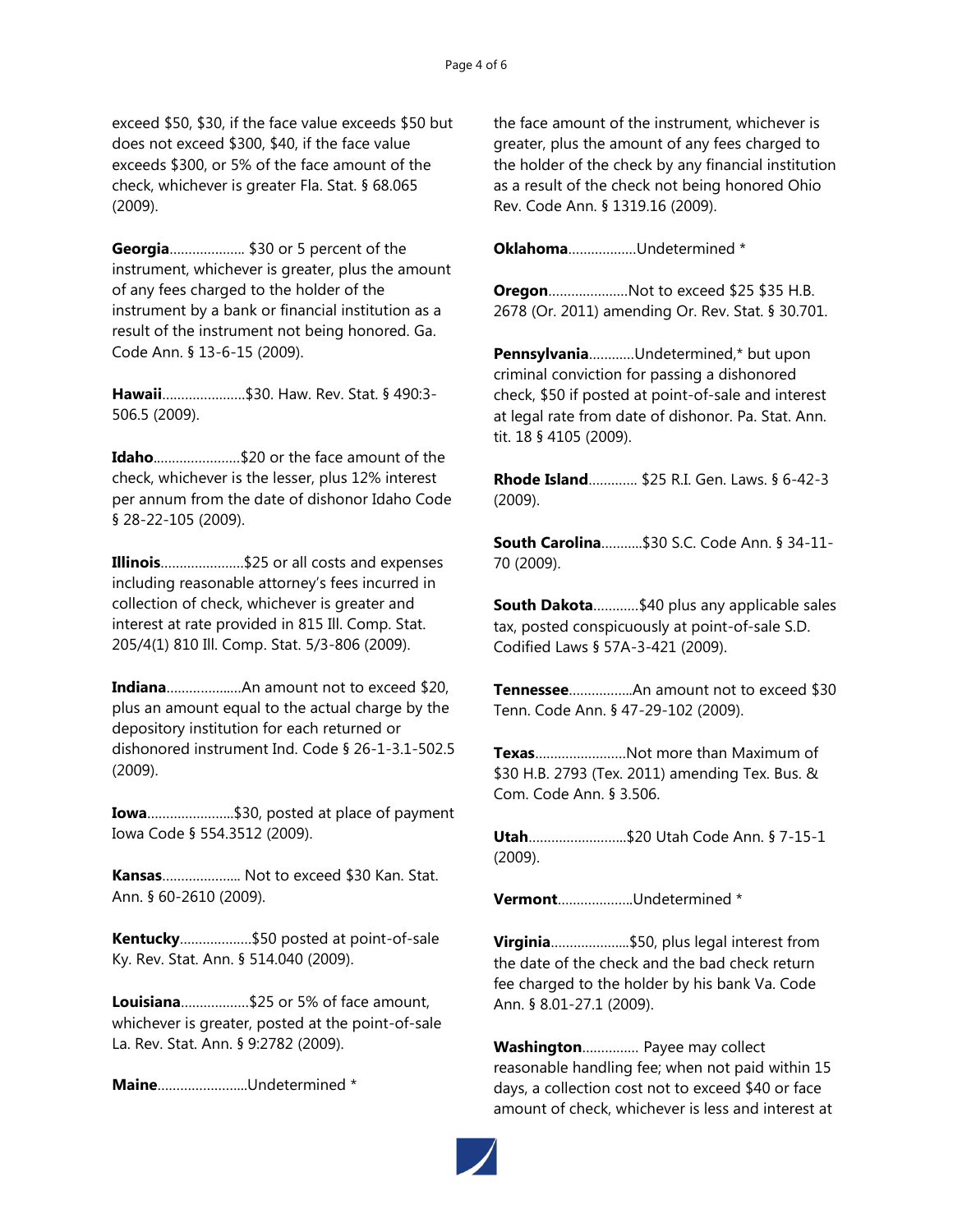**Maryland**………………. Up to \$35 Md. Code Ann., Com. Law § 15-802 (2009).

**Massachusetts**………..Undetermined \*

**Michigan**……………….\$25 to be paid within 7 days, excluding weekends & holidays, after notice was mailed. If not paid as requested above, but within 30 days after notice was mailed, the service fee is \$35. Mich. Comp. Laws § 600.2952 (2009).

**Minnesota**..…………..Not to exceed \$30; posted conspicuously at point-of-sale Minn. Stat. § 604.113 (2009).

**Mississippi**……………\$40 Miss. Code Ann. § 97-19- 57 (2009).

12% per year from date of dishonor Wash. Rev. Code § 62A.3-515 (2009). Dishonored checks written to or assigned to collection agencies are subject to a reasonable handling fee; when not paid within 33 days, a collection cost not to exceed \$40 or face amount of check, whichever is less and interest at 12% per year from date of dishonor Wash. Rev. Code § 62A.3-530 (2009).

**West Virginia**…………. Up to \$25 W. Va. Code § 61- 3-39e (2009).

**Wisconsin**……………..All reasonable costs and expenses in connection with the collection of the amount for which the check or draft was written Wis. Stat. § 403.414 (2009).

**Wyoming**………………. Not to exceed \$30 Wyo. Stat. Ann. § 1-1-115 (2009).